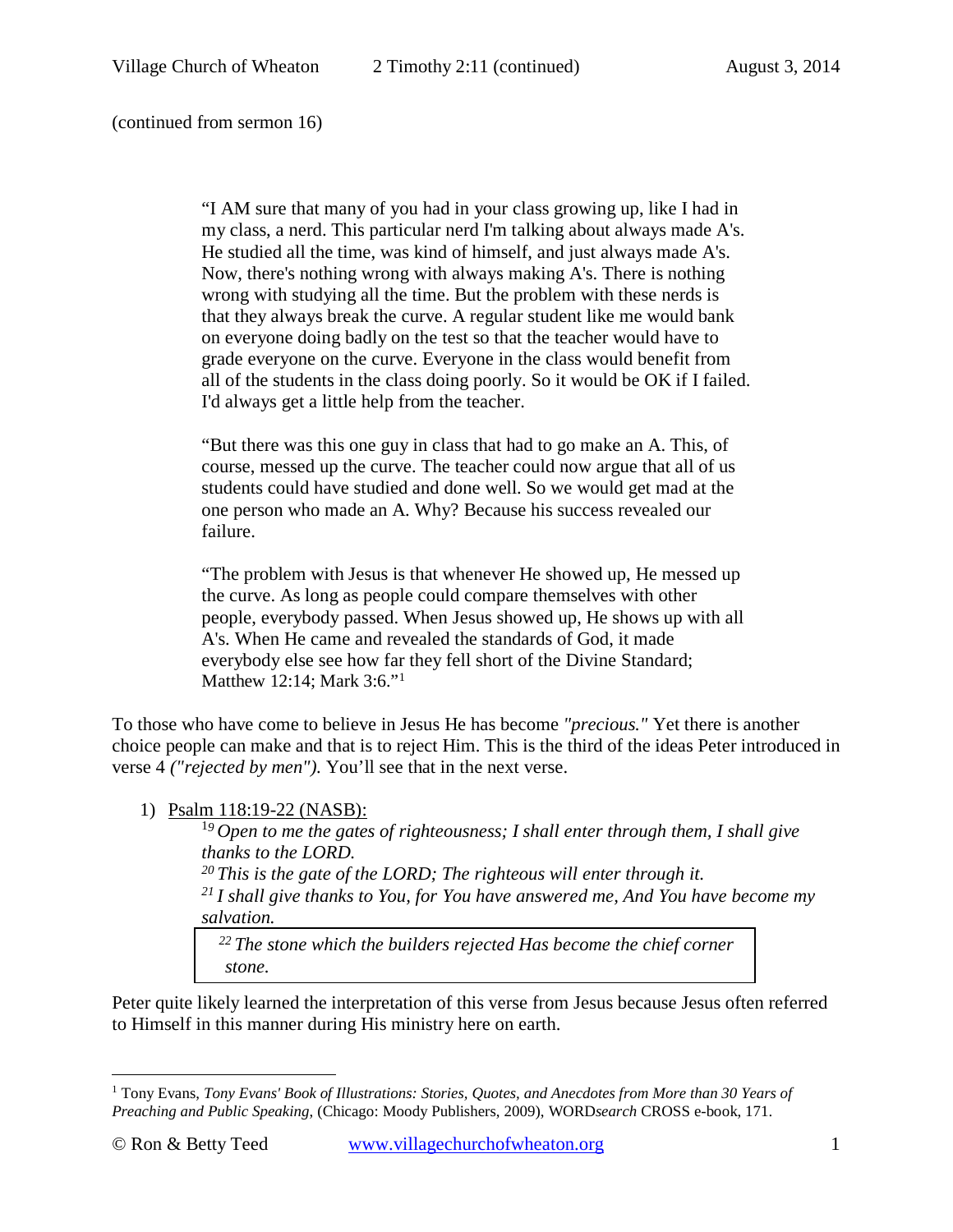Jesus had told a parable about farmers who leased a field from the owner of a vineyard (Matthew 21:33-46). They were to care for the field and provide the owner with his share of the prophets. When the owner sent servants to collect his profit, the tenants beat, stoned, and killed them. Finally, the owner sent his son, thinking they would respect him. They killed him also. As Jesus was telling this parable to the priests and scribes, Jesus asked them this question, *"When the owner of the vineyard comes, what will he do to those tenants?"*

## Matthew 21:41 (TLB):

*41 The Jewish leaders replied, "He will put the wicked men to a horrible death and lease the vineyard to others who will pay him promptly."* 

That was the right answer but Jesus then applied the story to Himself by quoting these important verses from the psalm:

# Matthew 21:42 (NASB):

*42 Jesus said to them, "Did you never read in the Scriptures, 'THE STONE WHICH THE BUILDERS REJECTED, THIS BECAME THE CHIEF CORNER stone; THIS CAME ABOUT FROM THE LORD, AND IT IS MARVELOUS IN OUR EYES'?* 

Now let us read the same verse from the more contemporary translation in *"The Living Bible"* along with the verses through the end of the chapter.

# Matthew 21:42-46 (TLB):

*42 Then Jesus asked them, "Didn't you ever read in the Scriptures: 'The stone rejected by the builders has been made the* honored cornerstone; *how remarkable! what an amazing thing the Lord has done'?*

*43 "What I mean is that* the Kingdom of God shall be taken away from you, *and given to a nation that will give God his share of the crop.* 

*44 All who stumble on this rock of truth shall be broken, but those it falls on will be scattered as dust."* 

<sup>45</sup> When the chief priests and other Jewish leaders realized that **Jesus was talking** 

about them*—that they were the farmers in his story—*

*46 they wanted to get rid of him but were afraid to try because of the crowds, for they accepted Jesus as a prophet.* 

The meaning here is clear. God is the owner of the vineyard. The leaders of Israel are the tenant farmers. The servants are the prophets, and the Son who was killed was Jesus. Therefore, He is also the stone rejected by the builders who was to become the capstone of revealed religion [\(Psalm 118:22;](http://www.crossbooks.com/verse.asp?ref=Ps+118%3A22) [Acts 4:11\)](http://www.crossbooks.com/verse.asp?ref=Ac+4%3A11).

Then Peter calls our attention to Isaiah again, using [Isaiah 8:14](http://www.crossbooks.com/verse.asp?ref=Isa+8%3A14) to add the thought of stumbling to the prior thought of rejecting Jesus.

Isaiah 8:14-15 (NLT):

*14 He will keep you safe. But to Israel and Judah he will be a stone that makes people stumble, a rock that makes them fall. And for the people of Jerusalem he* 

© Ron & Betty Teed [www.villagechurchofwheaton.org](http://www.villagechurchofwheaton.org/) 2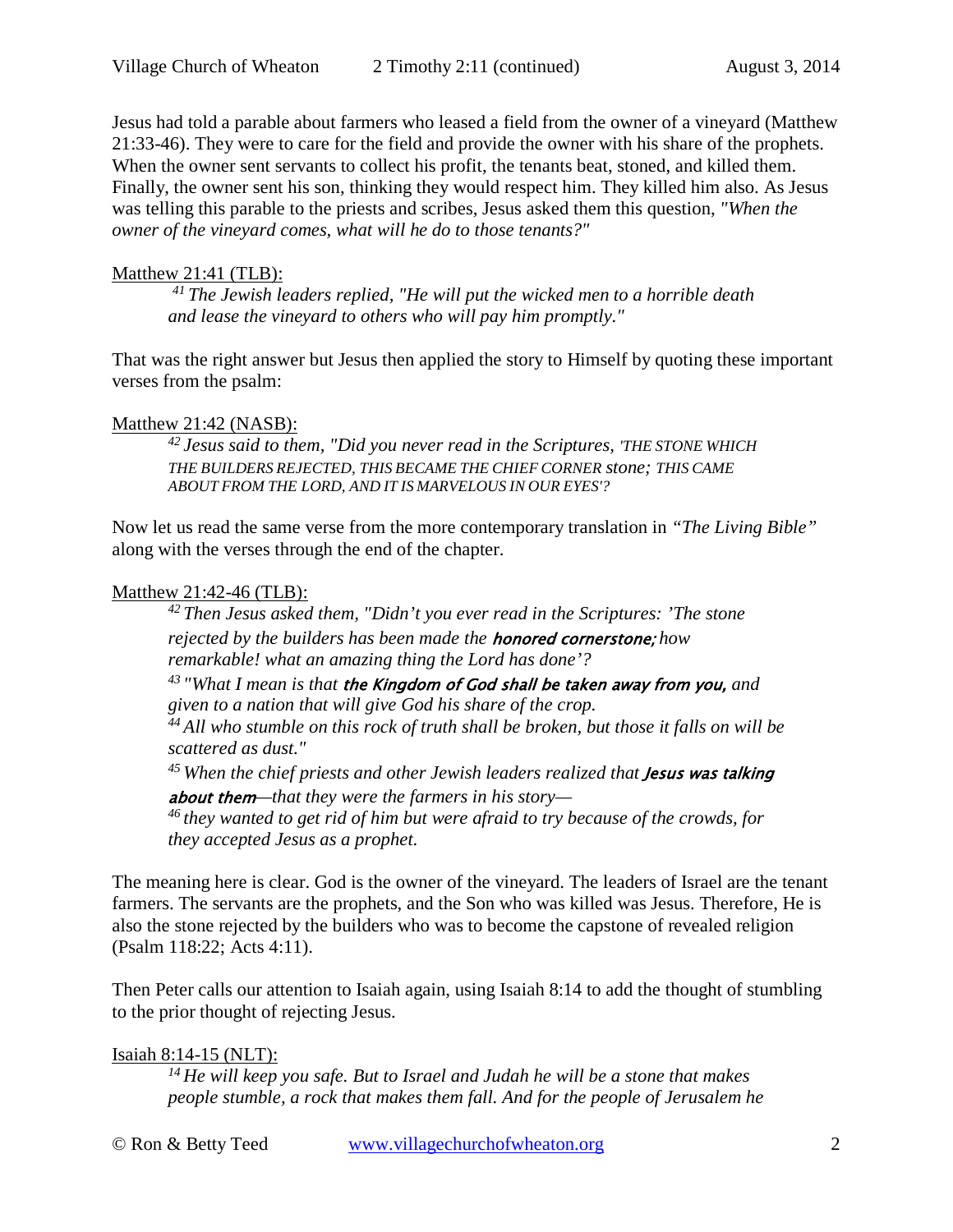*will be a trap and a snare.*

*15 Many will stumble and fall, never to rise again. They will be snared and captured."* 

| <b>British vs. American Beliefs</b> |
|-------------------------------------|
| Item—British—American               |
| <b>Believe in:</b>                  |
| God—70%—94%                         |
| Heaven-53%-78%                      |
| Hell—26\%—60\%                      |
| The Devil— $26\%$ —55%              |
| <b>Believe Jesus Christ is:</b>     |
| God or Son of God—46%—84%           |
| Just a man— $34\%$ —9%              |
| <b>Practices compared:</b>          |
| Ever pray—59%—88%                   |
| Went to church last week-14%-43%    |
| <b>Think About It!</b>              |

God will either be **a sanctuary** (a shelter**)** or **a stone that causes men to stumble** (trip over), **a trap** for His people. He lovingly reveals His will to them, but His response to them depends on the way they individually respond to Him. Those who trust Him will know Him as a shelter or protector, but those who deny Him will know Him as One who destroys them. In the end it is impossible to deny or ignore God. As Oswalt puts it,

> "'Those who will not make a place for him will keep colliding with him and tripping over him, for he is there, whether they acknowledge him or not.' This passage, along with [Isaiah 28:16](http://www.crossbooks.com/verse.asp?ref=Isa+28%3A16) and [Psalm 118:22,](http://www.crossbooks.com/verse.asp?ref=Ps+118%3A22) provides a backdrop for several New Testament texts which deal with Jesus and people's response to him (cf. [Matt 21:42;](http://www.crossbooks.com/verse.asp?ref=Mt+21%3A42) [Mark 12:10-11;](http://www.crossbooks.com/verse.asp?ref=Mk+12%3A10-11) [Luke 20:17;](http://www.crossbooks.com/verse.asp?ref=Lk+20%3A17) [Acts 4:11;](http://www.crossbooks.com/verse.asp?ref=Ac+4%3A11) [Eph 2:20;](http://www.crossbooks.com/verse.asp?ref=Eph+2%3A20) [1 Pet 2:6-8\)](http://www.crossbooks.com/verse.asp?ref=1Pe+2%3A6-8)."[3](#page-2-1)

Those who reject Jesus make the biggest mistake any one can make during their life because they will end up in Hell rather than Heaven for making such a decision.

<sup>2</sup> Op Cit., *6,000 Plus Illustrations for Communicating Biblical Truths*, Under: "Faith  $\overline{a}$ 

<span id="page-2-1"></span><span id="page-2-0"></span><sup>3</sup> Terry R. Briley, *The College Press NIV Commentary – Isaiah: Volume 1*, ed. Terry Briley and Paul Kissling (Joplin, MO: College Press Publishing, 2000), WORD*search* CROSS e-book, 134.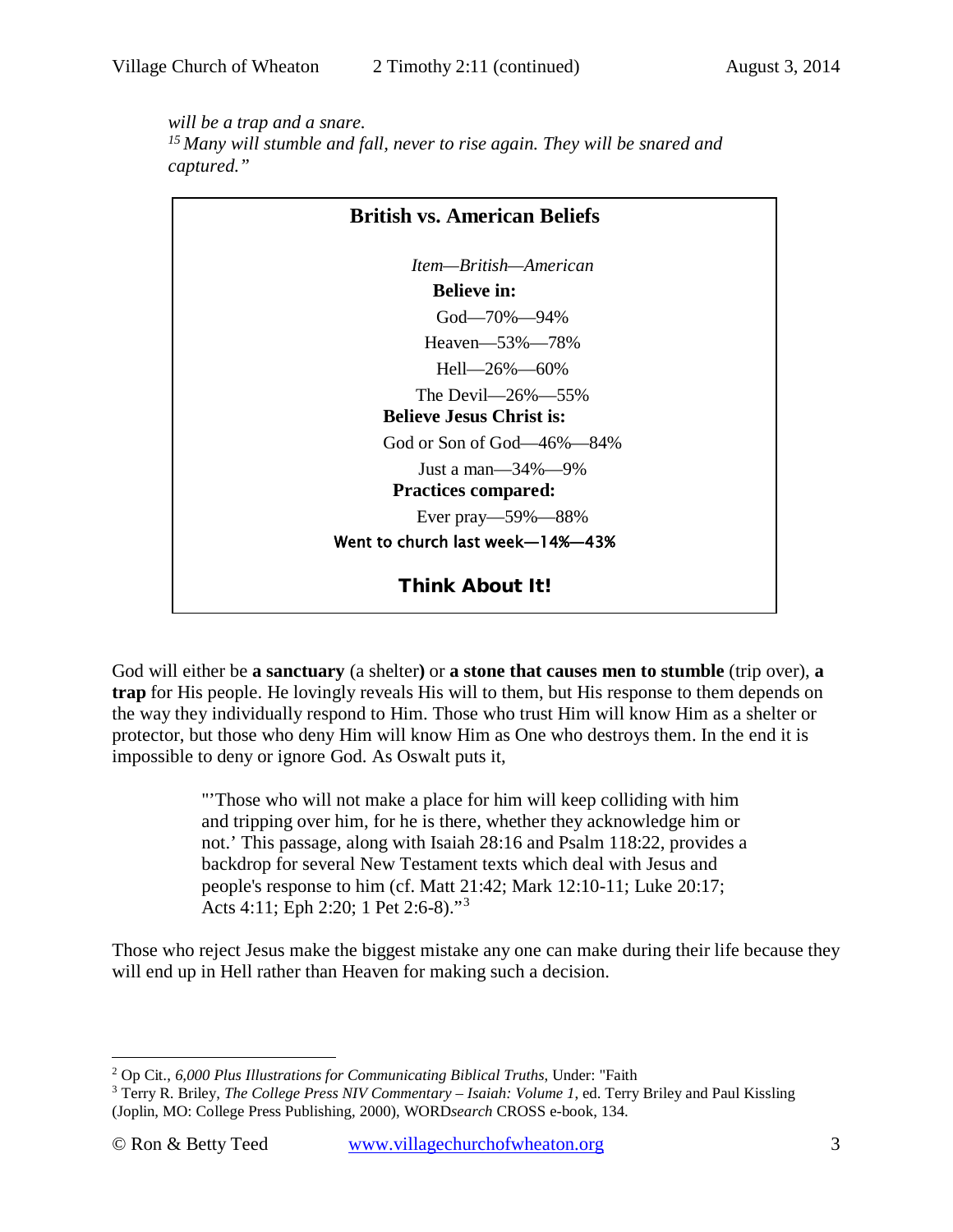Clearly, Peter understood that the Church was to be built on Jesus and nowhere does he even suggest otherwise. Coming to know Peter as we do in the Bible it would be in character for him to suggest he was capable of being the foundation on which the Church universal and for all time could be built.

Here we see Jesus teaching His apostles and we learn from the mouth of Peter himself in verse 15 that He knows Jesus to be *"the Christ, the Son of the living God."* Those who believed this were His disciples and they were expected to follow Him by taking up their own crosses daily and following His example and teaching. So we see that Peter identified Jesus as the Messiah, revealing that **Jesus was not just a man but God Himself** Who had come to save His people.<sup>[4](#page-3-0)</sup>

In the Greek the definite article occurs four times: *"You are the Christ, the Son of the God, the living One."* This was such an important revelation by Peter that Jesus made a point of emphasizing that this wasn't just another of Peter's impulsive responses that were too frequently in error. He told Peter, *"Blessed are you, Simon son of Jonah, for this was not revealed to you by man, but by my Father in heaven"* [\(verse 17\)](http://www.crossbooks.com/verse.asp?ref=Matthew%2016:17). Peter's response was the result of a divine revelation from God. Jesus had to be God or His death could not have paid for our sins. Forgiveness of sin and salvation required a perfect sinless sacrifice, and only God could satisfy that requirement.

When Jesus said to Peter, *"And I tell you that you are Peter, and on this rock I will build my church"* (Verse 18), you would get various interpretations. If you were to ask that question of a Catholic priest he would probably answer something like this: *"Jesus appointed Peter to be the rock* (now known as the *"pope") and that there would always be such a leader who was also authorized to govern over the Church as Peter's successors and who had authority to speak for Jesus.*" This conclusion arrived at by the Catholic Church was certainly not by the authority of Jesus and we'll soon see why. Men who wanted to gain power and wealth soon recognized that controlling people's religious beliefs would pave the way to that goal.

Now there have been a number of Protestant scholars who are willing to accept Peter as the *"rock"* but only in the sense that he was the first to make this confession and thus became, along with the other apostles, stones that one by one would begin and continue to build up the Church on the foundation of Christ. Paul described the Church as *"built on the foundation of the apostles and prophets, with Christ Jesus himself as the chief cornerstone"* [\(Ephesians 2:20\)](http://www.crossbooks.com/verse.asp?ref=Eph+2%3A20). D. A. Carson and William Hendriksen think this is the right interpretation, though they make clear that "the text says nothing about Peter's successors, infallibility (perfection), or exclusive [absolute]<sup>[5](#page-3-1)</sup> authority."[6](#page-3-2)

Others of the Protestant faith would say, *"It was Peter's faith that was the rock on which Christ intended to build the Church."* That certainly can be considered a valid interpretation.

 $\overline{a}$ 

<span id="page-3-0"></span><sup>4</sup> Craig S. Keener, *The IVP New Testament Commentary Series – Matthew*, ed. Grant R. Osborne (Downers Grove, IL: InterVarsity Press, 1997), WORD*search* CROSS e-book, 368-369.

<span id="page-3-1"></span><sup>5</sup> Brackets mine.

<span id="page-3-2"></span><sup>6</sup> Craig S. Keener, *The IVP New Testament Commentary Series – Matthew*, ed. Grant R. Osborne (Downers Grove, IL: InterVarsity Press, 1997), WORD*search* CROSS e-book, 368-369.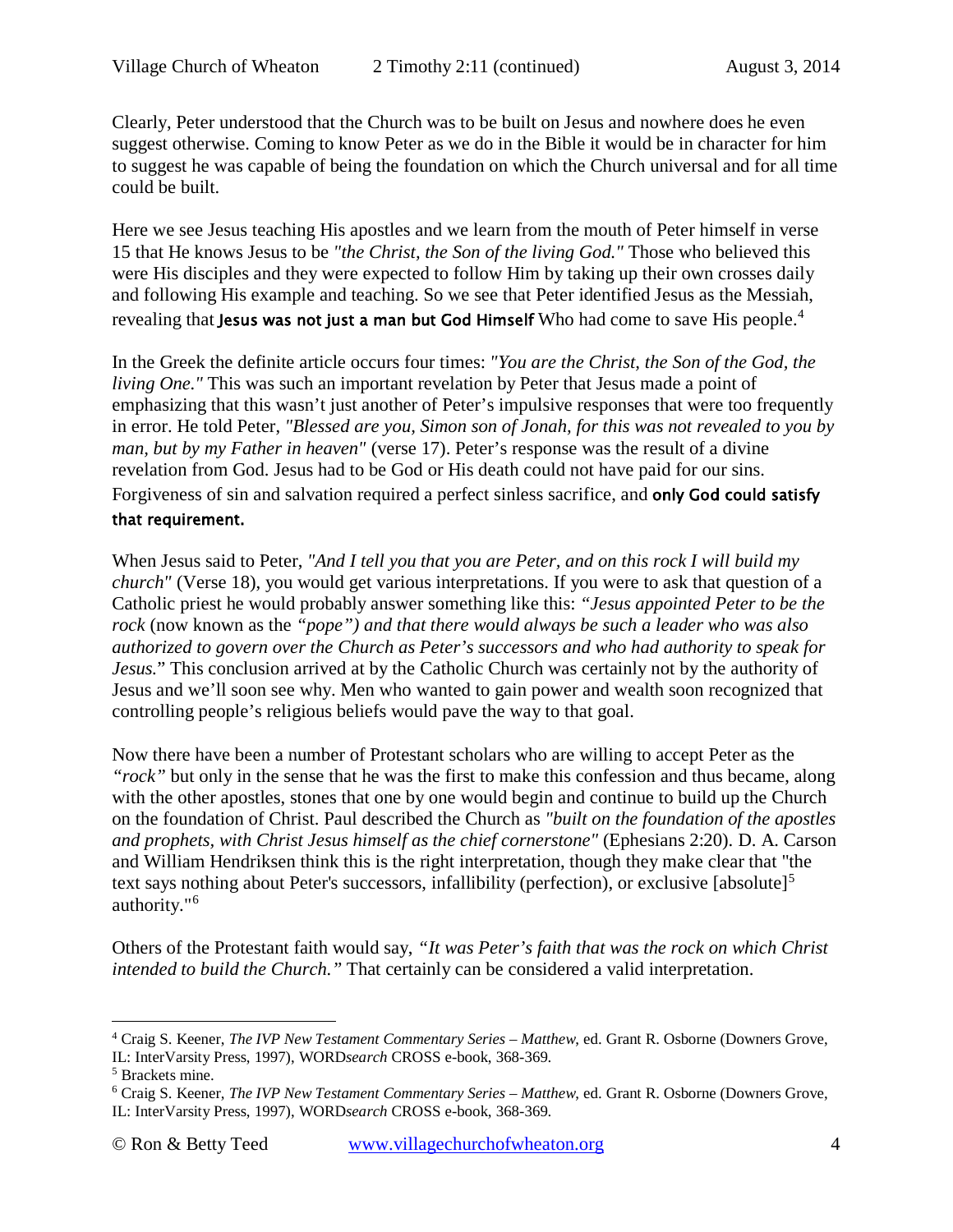"Surprisingly, this was also the view of a large number of the early Catholic fathers. John A. Broadus is informative here. He quotes Chrysostom as saying, 'On this rock; that is, on the faith of his confession.... He did not say upon Peter, for it was not upon man, but upon his faith.' Broadus also cites Gregory of Nyssa, Isidore of Pelusium, Hilary, Theodoret, Theophanes, Theophylact, and John of Damascus as having held this interpretation."<sup>[7](#page-4-0)</sup>

There is also the evangelical<sup>[8](#page-4-1)</sup> viewpoint which holds that Jesus is the rock.

"Peter's name is *petros*, a masculine noun meaning *"rock*" or *"stone."* (Peter's Hebrew name, *Cephas*, also means *"rock.")* But when Jesus referred to *"this rock,"* he used the feminine form of the same word, "*petra*," which this view says means *'bed rock'* or *'foundation rock.'* The idea is that Peter was only a *'little stone,'* perhaps only a pebble, but that Jesus is the foundation (the large rock) on which the Church is built."[9](#page-4-2)

Jesus and His teaching have already been described as a foundation rock in Matthew at the end of the Sermon on the Mount, where Jesus called the man who builds his house on the rock wise.

### Matthew 7:24-27 (NASB):

*24 "Therefore everyone who hears these words of Mine and acts on them, may be compared to a wise man who built his house on* the rock [Petra].[10](#page-4-3) *25 "And the rain fell, and the floods came, and the winds blew and slammed* 

*against that house; and yet it did not fall, for it had been founded on* the rock. *26 "Everyone who hears these words of Mine and does not act on them, will be like a foolish man who built his house on the sand.* 

*27 "The rain fell, and the floods came, and the winds blew and slammed against that house; and it fell—and great was its fall."* 

Later Jesus also spoke of Himself as *"the stone the builders rejected"* but which *"has become the capstone,"* quoting [Psalm 118:22](http://www.crossbooks.com/verse.asp?ref=Ps+118%3A22) [\(Matt. 21:42\)](http://www.crossbooks.com/verse.asp?ref=Mt+21%3A42). Nowhere does Matthew suggest that Peter is the rock.

Throughout the Old Testament God is often described as the "*Rock of Israel."* Taking the Bible as a whole it would be a real stretch to suggest that Peter was the "rock." The true foundation of the Church is Jesus Christ and the work He accomplished to provide salvation and eternal life to all believers. We are to only glorify the name of Jesus!

 $\overline{a}$ 

<span id="page-4-0"></span> $<sup>7</sup>$  Ibid.</sup>

<span id="page-4-1"></span><sup>8</sup> Relating to or belonging to any Protestant Christian church that emphasizes the authority of the Bible and salvation through the personal acceptance of Jesus Christ as Lord and Savior. *Encarta Dictionary*: English (North America). <sup>9</sup> Op Cit, Keener.

<span id="page-4-3"></span><span id="page-4-2"></span><sup>&</sup>lt;sup>10</sup> Brackets mine.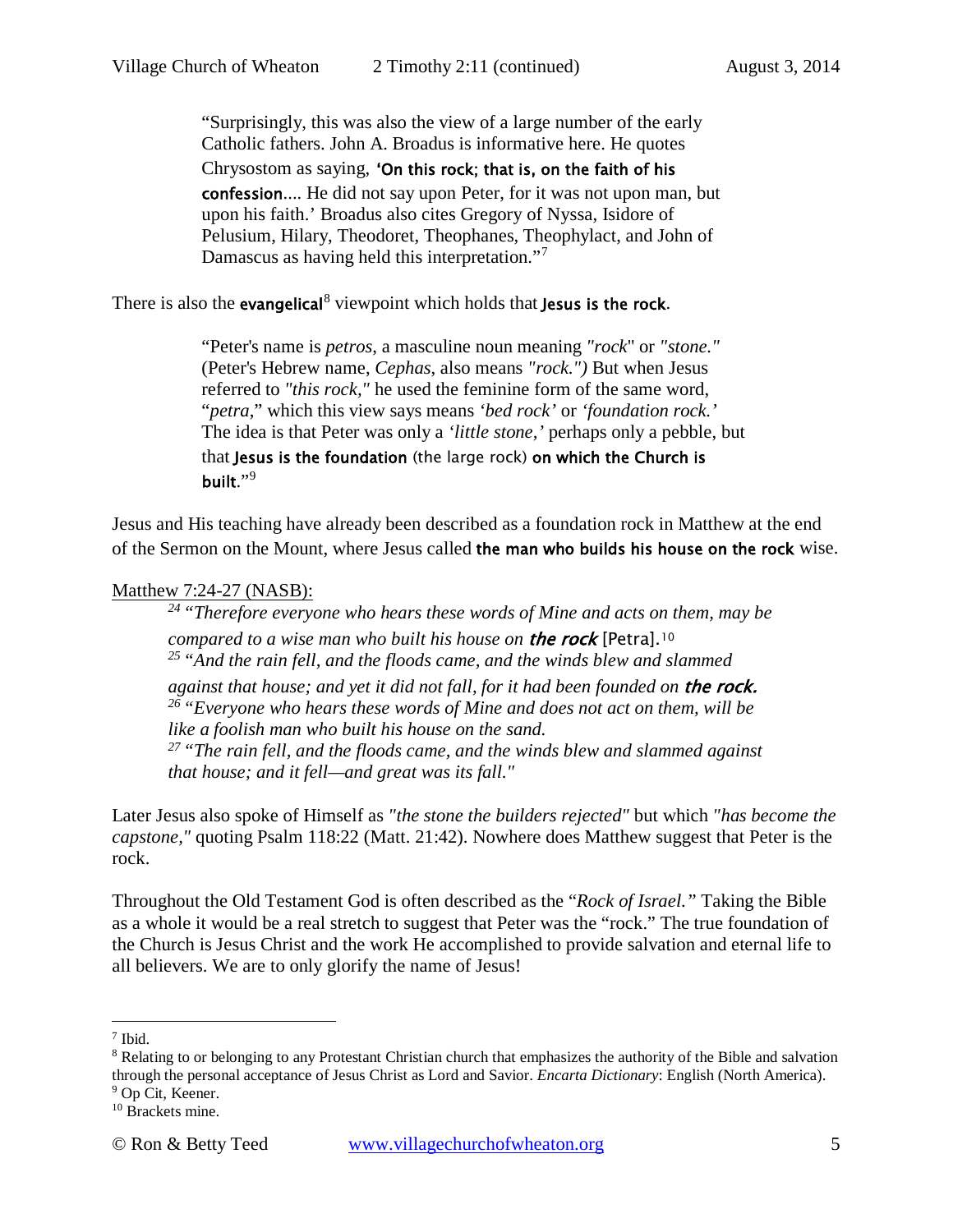One of the reasons I believe that Jesus is the rock comes from Peter himself in his first epistle<sup>[11](#page-5-0)</sup> (1 Peter). How did Peter understand Jesus' words? Peter answers that question in 1 Peter 2:4-7 (NLT).

Jesus describes His *Church,* as the true, faithful remnant of God's people linked with the Old Testament covenant community (Ridderbos 1975:328; F. Bruce 1963:84). What marked it as new, however, was Jesus' specific designation "My Church" (Ladd 1974b:110; France  $1985:255$ ).<sup>[12](#page-5-1)</sup>

Biblical tradition had often spoken of "building up" the community of God (as in [Ps 51:18;](http://www.crossbooks.com/verse.asp?ref=Ps+51%3A18) [69:35;](http://www.crossbooks.com/verse.asp?ref=Ps+69%3A35) [Jer. 24:6;](http://www.crossbooks.com/verse.asp?ref=Jer+24%3A6) [31:4,](http://www.crossbooks.com/verse.asp?ref=Jer+31%3A4) [28\)](http://www.crossbooks.com/verse.asp?ref=Jer+31%3A28). "*The gates of Hades*" is a familiar Semitic<sup>[13](#page-5-2)</sup> expression for the threshold of the realm of death. The words used here suggest that death attacks Christ's Church, but death cannot be victorious (Ladd 1974b:116). The Church will survive until Christ's return, and no enemy, including the large scale martyrdom of Christians during the Tribulation by Antichrist can prevent the ultimate success of God's purposes in history.<sup>[14](#page-5-3)</sup>

Now what about *"the gates of Hades"* not being able to overcome Christ's Church? One interpretation is that *"the gates of Hades"* refers to all the attacks that will be made against the Church by Satan and his demons resulting in ultimate defeat.

We might also consider the interpretation that these gates represent death. Passing through Hell's gates was a common Jewish expression for death and not even death would be able to destroy the Church Christ is building.

<span id="page-5-0"></span><sup>11</sup> **EPISTLE** (Gk. *epistole,* a "written message"). The term employed to designate twenty-one out of twenty-seven of the writings of the NT, whereas Luke and the Acts are both prefaced by an epistle to Theophilus, a friend of the evangelist. They are known as *Paul's Epistles* and the *Catholic* or *General Epistles.*  $\overline{a}$ 

**The Catholic or General Epistles.** The Catholic epistles are so called because they were not addressed to any particular church or individual but to Christians in general. Of these, three were written by John, two by Peter, and one each by James and Jude. This division is strictly accurate, for 1 Peter and 2 and 3 John, although addressed to particular persons, have little in them that is properly local and personal.

**Paul's Epistles.** Paul's epistles number fourteen (if we include Hebrews) and are arranged in the NT not in the order of time as to their composition but rather according to the rank of the places to which they were sent. It is not known by whom they were thus arranged. Paul's letters were, as a rule, written by an amanuensis under his dictation, after which he added a few words in his own hand at the close. The epistles to Timothy and Titus are called pastoral epistles, because they contain pastoral instructions from a pastor to a pastor.

Ephesians, Philippians, Colossians, and Philemon are known as prison epistles because they were written during Paul's Roman imprisonment. Merrill Unger, *The New Unger's Bible Dictionary*, (Chicago: Moody Press, 1957), s.v. "," WORD*search* CROSS e-book.

<span id="page-5-1"></span><sup>&</sup>lt;sup>12</sup> Craig S. Keener, *The IVP New Testament Commentary Series – Matthew*, ed. Grant R. Osborne (Downers Grove, IL: InterVarsity Press, 1997), WORD*search* CROSS e-book, 271-272.

<span id="page-5-2"></span><sup>&</sup>lt;sup>13</sup> **SEMITE:** Descendants of Shem, one of Noah's three sons. The term also refers to people who know languages belonging to the "Semitic Family" of languages. In ancient times the Semites included the Canaanites, Hebrews, Arabs, Assyrians, Babylonians, Arameans (Syrians) and Ethiopians. Henrietta C Mears, *What the Bible is All About*, (Ventura, CA: Regal Books, 1998), WORD*search* CROSS e-book, Under: "SEMITE".

<span id="page-5-3"></span><sup>14</sup> James Montgomery Boice, *An Expositional Commentary – The Gospel of Matthew, Volume 1: The King and His Kingdom (Matthew 1-17)*, , Paperback ed. (Grand Rapids, MI: Baker Books, 2006), WORD*search* CROSS e-book, 302-309.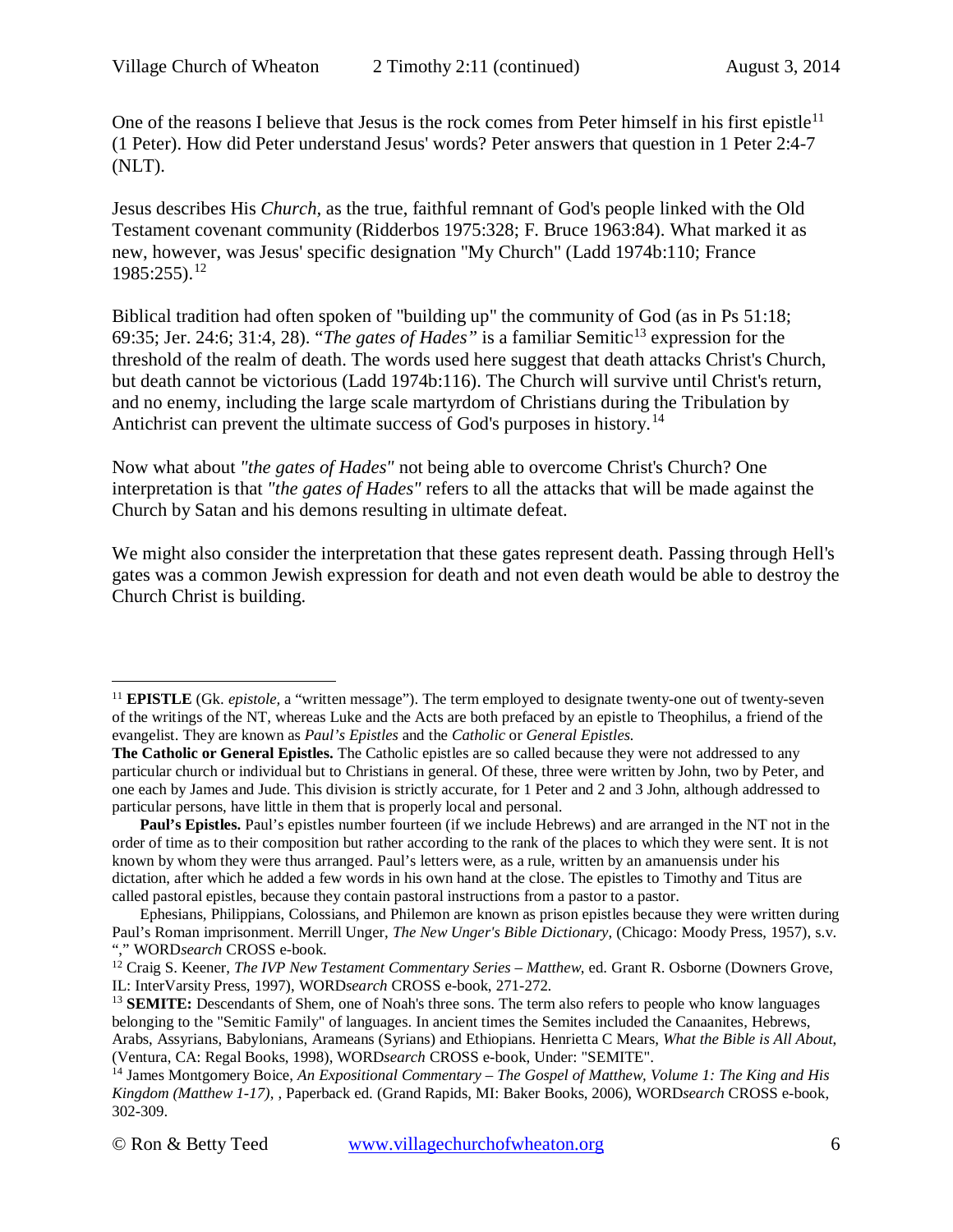In spite of all the attacks against the Church by the forces of evil it will be invincible because it is built on the foundation of Christ (the very large rock) who will be victorious over Satan and his armies.

Peter was not the foundation, the rock, but he was given a major role in the early Church. He was given *"the keys of the kingdom of Heaven"* and the promise, "whatever you bind on earth will be bound in Heaven, and whatever you loose on earth will be loosed in Heaven" (Matthew 16:19).

The Roman Catholic Church interprets this to mean that Peter and his successors have been given authority to receive or exclude individual people from salvation. There is no salvation for anyone who is not part of the Church. Therefore any one dying in that state will go to Hell.

Ministers have authority to announce forgiveness of sins to those who repent of sin and trust Christ. This is the Protestant position, and it finds expression in the parts of Protestant services called the *confession of sin* and the *declaration of pardon*. The Heidelberg Catechism<sup>[15](#page-6-0)</sup> contains a classic statement regarding this position. "How is the kingdom of heaven opened and shut by the preaching of the gospel?" Answer: *"By proclaiming and openly witnessing, according to the command of Christ, to believers, one and all, that, whenever they receive the promise of the gospel by a true faith, all their sins are really forgiven them of God for the sake of Christ's merits; and on the contrary, by proclaiming and witnessing to all unbelievers and such as do not sincerely repent that the wrath of God and eternal condemnation abide on them so long as they are not converted"* (answer to question 84).<sup>[16](#page-6-1)</sup>

Peter used the keys to open the door of the Gospel to the Jews by preaching at Pentecost [\(Acts](http://www.crossbooks.com/verse.asp?ref=Ac+2)  [2\)](http://www.crossbooks.com/verse.asp?ref=Ac+2), and by also opening the door of the Gospel to Gentiles by preaching in the house of Cornelius [\(Acts 10\)](http://www.crossbooks.com/verse.asp?ref=Ac+10). Peter was the apostle to the Jews, so he preached to the Jews first. But although he was the apostle to the Jews, Peter was also the first to teach the Gospel to a strictly Gentile audience.[17](#page-6-2)

This is a minority view among Protestants, but it is held by the distinguished evangelical scholar John Stott, among others. Writing on [Acts 10,](http://www.crossbooks.com/verse.asp?ref=Ac+10) Stott says, *"We have already watched [Peter] use these keys effectively, opening the kingdom to the Jews on the Day of Pentecost and then to the Sanhedrin soon afterwards. Now he is to use them again to open the kingdom to Gentiles; by evangelizing and baptizing* Cornelius*, the first Gentile convert."*

<span id="page-6-1"></span> $16$  Ibid.

 $\overline{a}$ 

<span id="page-6-2"></span> $17$  Ibid.

<span id="page-6-0"></span><sup>&</sup>lt;sup>15</sup> In 1562, Zacharias Ursinus (1534-1583) and Kaspar Olevianus (1536-1587), two young German ministers, met in Heidelberg at the request of Elector Frederick III (1515-1576) to produce a catechism that could be used to teach children and provide doctrinal guidelines for pastors and teachers. With the help and advice of Heidelberg University faculty, the two men wrote the catechism that was approved by the Synod of Heidelberg. The catechism was first published in Germany on January 19, 1563, and included a preface by Prince Frederick. Three other German editions were produced in 1563, followed by a Dutch edition in 1566. The Synod of Dort slightly revised the catechism between 1618 and 1619. Since then it has been translated into multiple languages and is one of the standard Reformed catechisms. E. Michael Rusten and Sharon Rusten, *The Complete Book of When and Where: In the Bible and Throughout History*, (Wheaton, IL: Tyndale House Publishers, 2005), WORDsearch CROSS e-book, Under: "1562 â€' GERMAN MINISTERS WRITE THE HEIDELBERG CATECHISM".